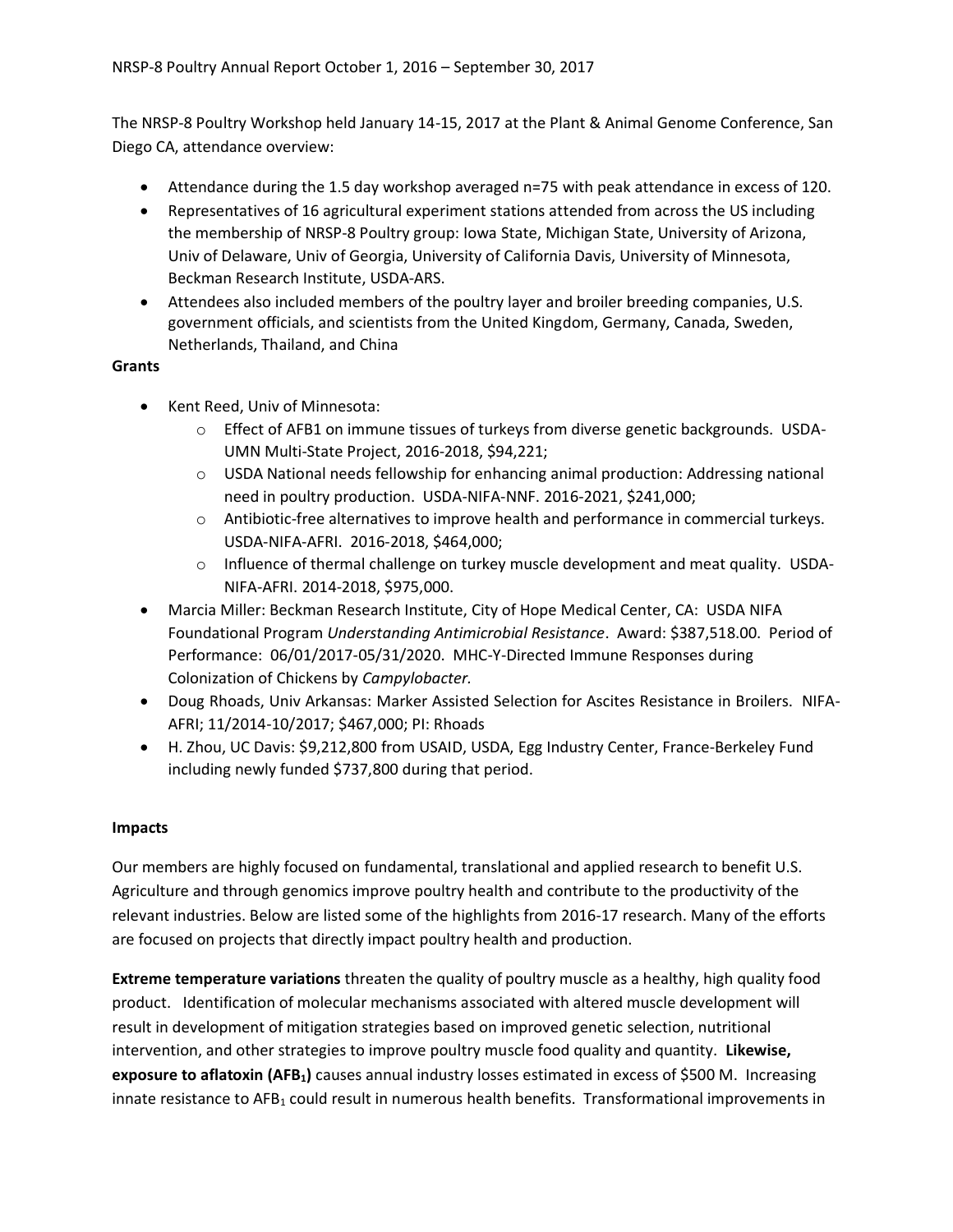AFB<sub>1</sub> resistance require a multidisciplinary approach to identify protective alleles with potential to reduce disease. Genetic markers to improve AFB<sub>1</sub>-resistance have a potentially high commercial value and positive economic impact to industry, owing to improvements in health and well-being, productivity, and a safer product for consumers. **The gastrointestinal health of an animal is key to its successful growth and development.** Elimination of subtherapeutic antibiotics for growth promotion and health in poultry will leave a critical void. This project will improve our mechanistic understanding of host-microbiome interactions in the avian host, and identify feasible approaches towards modulating the turkey intestinal microbiome resulting in enhanced health and performance.

**Whole genome resequencing was utilized to identify and fine map 31 potential QTLs for ascites** which would be a major breakthrough in methods to map complex traits in domestic animals. We have been examining the basis for resistance and susceptibility to bacterial diseases in bacterial chondronecrosis with osteomyelitis in broilers.

**Provision of unique poultry genetic materials** (chicks, fertile eggs, DNA) to group members enabled multi-state collaborative research on topics including genetics of resistance to heat and pathogens, and allele-specific expression.

**BRI SMRT was utilized to sequence BAC clones corresponding to the MHC-***Y* **region in the red jungle fowl (RJF) reference genome**. The MHC-*Y* genomic sequence revealed the presence of 91 genes within 649 kbp contained within four contigs. The 91 genes are located within dense arrays of repetitive sequences. This represents most but perhaps not all the RJF MHC-*Y* haplotype. The MHC-Y region is likely segmented and subject to variation among haplotypes in gene copy number. In addition we sequenced 137 kbp of the closely adjacent ribosomal RNA region. Within this sequence are four ribosomal RNA units along with intervening sequence. These data (soon to be published) add substantially to the genome assembly for chicken chromosome 16

**ChIP-seq and ATAC-seq assays developed and other -omic data generated for regulatory elements annotation will be important for not only poultry but the entire animal genome community.**  Identification of genes that are associated with resistance to heat stress and Newcastle disease virus can be used to genetic enhancement of disease resistance of chicken in adaption to hot climate. Knowledge of genes associated with enhanced immune response may inform further information on vaccine efficacy in poultry production. Understanding the impact of gut associated pathogen on microbiota composition at different development stages will provide great insights in improve gut health and subsequently increase production efficiency and animal well-being.

**Understanding of the driver mutations for Marek's is a key gap in our knowledge of genomic-based causation contributions by the host.** Ikaros is the first discovered Marek's disease driver gene. Based on human and mouse studies, somatic mutations in the Zn-finger binding domains will lead to uncontrolled proliferation of T cells. Marek's disease virus Meq is likely to prevent apoptosis of these rapidly growing cells by inhibiting bcl-xL.

**Bioinformatics and annotation projects provide poultry researchers with the ability to effectively translate genomics data into knowledge** that can be applied to agricultural systems. A search of the CRIS